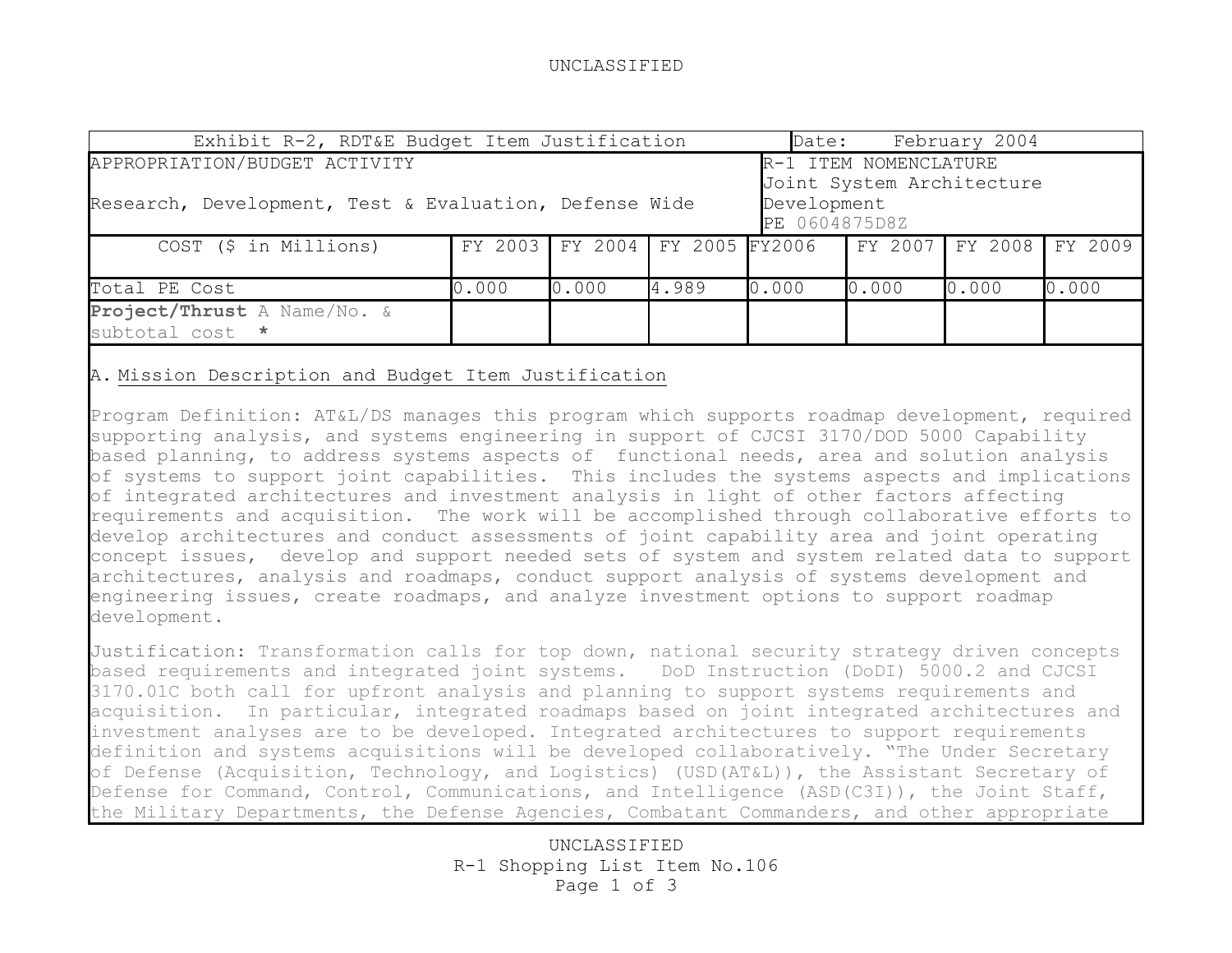B. Program Change Summary: (Show total funding, schedule, and technical changes for the program element that have occurred since the previous President's Budget Submission)

|                             |                                    | FY 2003 | FY 2004 | FY 2005 |
|-----------------------------|------------------------------------|---------|---------|---------|
| Previous President's Budget |                                    | 0.000   | 0.000   | 0.000   |
|                             | Current FY 2005 President's Budget | 0.000   | 0.000   | 4.989   |
| Total Adjustments           |                                    |         |         |         |
|                             | Congressional program reductions   |         |         |         |
| Congressional rescissions   |                                    |         |         |         |
| Congressional increases     |                                    |         |         |         |
| Reprogrammings              |                                    |         |         |         |

UNCLASSIFIED R-1 Shopping List Item No.106 Page 2 of 3